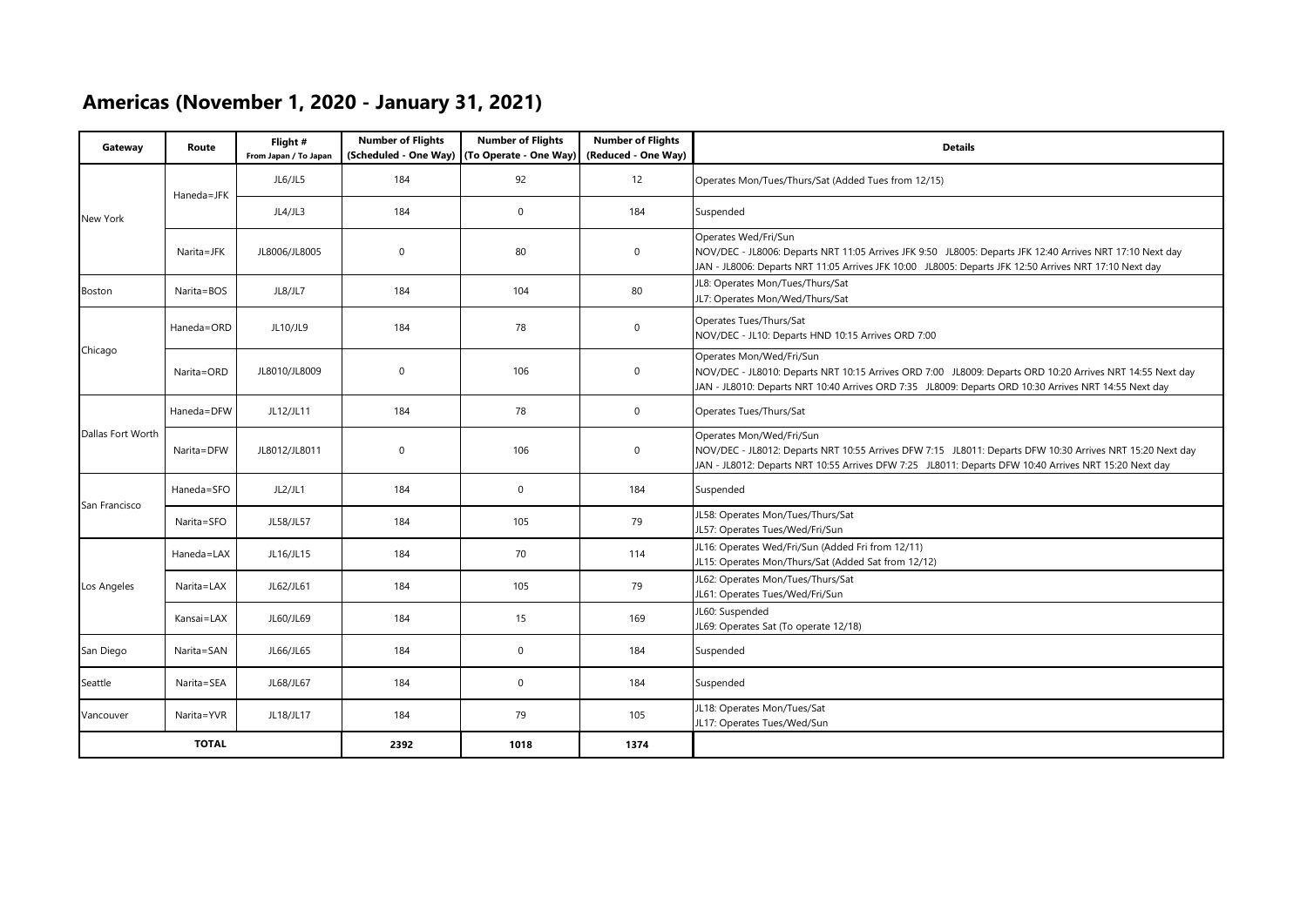#### **Europe (November 1, 2020 - January 31, 2021)** *Extra flights between London to Osaka Kansai available for sale on November 11 (16:00 Japan Time)*

| Gateway     | Route        | Flight #<br>From Japan / To Japan | <b>Number of Flights</b> | <b>Number of Flights</b><br>(Scheduled - One Way) (To Operate - One Way) (Reduced - One Way) | <b>Number of Flights</b> | <b>Details</b>                                                                                                                                                                                                                                                                |
|-------------|--------------|-----------------------------------|--------------------------|----------------------------------------------------------------------------------------------|--------------------------|-------------------------------------------------------------------------------------------------------------------------------------------------------------------------------------------------------------------------------------------------------------------------------|
| London      | Haneda=LHR   | JL41/JL42                         | 184                      | 2                                                                                            | 182                      | Extra Flight Operation (12/13, 12/20)<br>JL42: Departs London 14:05 Arrives Osaka Kansai 11:20 Next Day                                                                                                                                                                       |
|             |              | JL43/JL44                         | 184                      | 150                                                                                          | 34                       | Operates Mon/Tues/Thurs/Fri/Sun (To Operate: 12/12, 12/16, 12/19, 12/23, 12/26, /12/30, 1/2, 1/6, 1/9)                                                                                                                                                                        |
| Paris       | Haneda=CDG   | JL45/JL46                         | 184                      | 110                                                                                          | 74                       | NOV/DEC - Operates Tues/Fri/Sat/Sun (To Operate: 12/16, 12/23, 12/30)<br>JAN - Operates Tues/Wed/Fri/Sun                                                                                                                                                                      |
| Frankfurt   | Narita=FRA   | JL407/JL408                       | 184                      | 80                                                                                           | 104                      | Operates Wed/Fri/Sun                                                                                                                                                                                                                                                          |
| Helsinki    | Haneda=HEL   | JL47/JL48                         | 184                      | 85                                                                                           | 99                       | JL47: Operates Tues/Thurs/Sun (To Operate: 12/23, 1/6)<br>JL48: Operates Tues/Fri/Sun (To Operate: 12/19, 12/23, 1/6)                                                                                                                                                         |
| Moscow      | Haneda=SVO   | JL49/JL40                         | 184                      | 13                                                                                           | 171                      | Extra Flight Operation (11/6, 11/13, 11/20, 11/27, 12/4, 12/11, 12/18, 12/25, 1/1, 1/8, 1/15, 1/22 1/29)<br>JL49: Departs Haneda 8:05 Arrives Moscow 12:35<br>JL47: Departs Moscow 14:15 Arrives Helsinki 15:00<br>JL48: Departs Helsinki 17:40 Arrives Haneda 10:10 Next Day |
| Vladivostok | Narita=VVO   | JL423/JL424                       | 184                      | $\mathbf 0$                                                                                  | 184                      | Suspended                                                                                                                                                                                                                                                                     |
|             | <b>TOTAL</b> |                                   | 1288                     | 440                                                                                          | 848                      |                                                                                                                                                                                                                                                                               |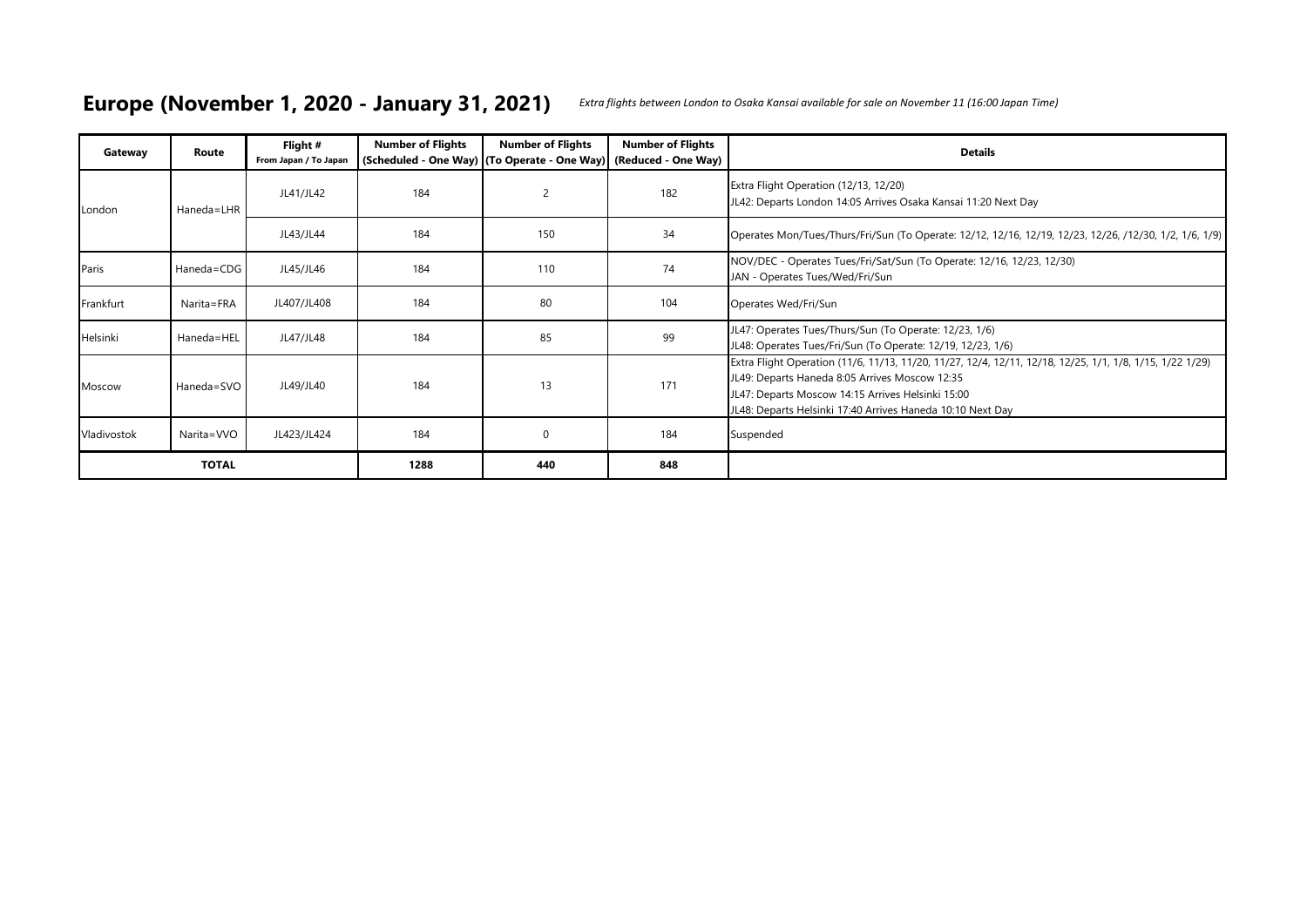# **Oceania (November 1, 2020 - January 31, 2021)**

| Gateway      | Route       | Flight #<br>From Japan / To Japan | <b>Number of Flights</b><br>(Scheduled - One Way) | <b>Number of Flights</b><br>(To Operate - One Way) | <b>Number of Flights</b><br>(Reduced - One Way) | <b>Details</b>                                                                                                         |
|--------------|-------------|-----------------------------------|---------------------------------------------------|----------------------------------------------------|-------------------------------------------------|------------------------------------------------------------------------------------------------------------------------|
| Sydney       | $HND = SYD$ | JL51/JL52                         | 184                                               | 79                                                 | 105                                             | JL51: Operates Mon/Fri/Sat<br>JL52: Operates Mon/Wed/Sun<br>(JL52 Departs Sydney 22:00 Arrives Haneda 6:00 - Next Day) |
| Melbourne    | NRT=MEL     | JL773/JL774                       | 184                                               | 0                                                  | 184                                             | Suspended                                                                                                              |
| <b>TOTAL</b> |             |                                   | 368                                               | 79                                                 | 289                                             |                                                                                                                        |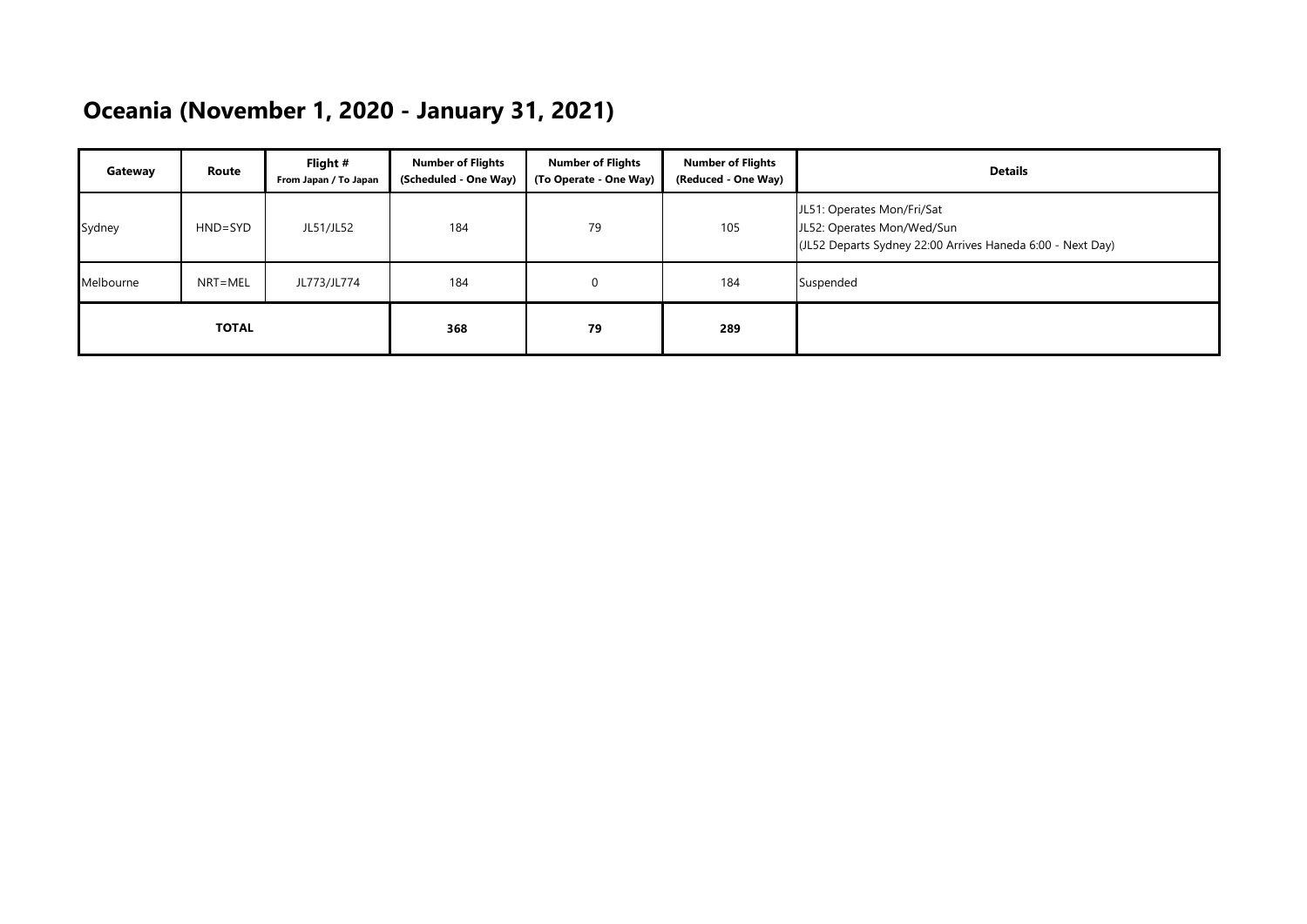## Southeast Asia (November 1, 2020 - January 31, 2021) Extra flights between Haneda=Delhi available for sale on November 12 (15:00 Japan Time). Based on the travel bubble established between the two nations

| Gateway      | Route        | Flight #<br>From Japan / To Japan | <b>Number of Flights</b> | <b>Number of Flights</b><br>(Scheduled - One Way) (To Operate - One Way) | <b>Number of Flights</b><br>(Reduced - One Way) | <b>Details</b>                                                                                                                                                                                               |
|--------------|--------------|-----------------------------------|--------------------------|--------------------------------------------------------------------------|-------------------------------------------------|--------------------------------------------------------------------------------------------------------------------------------------------------------------------------------------------------------------|
|              | Haneda=BKK   | JL31/JL34                         | 184                      | 74                                                                       | 110                                             | JL31: Suspended (Extra Flight Operation 11/4, 11/6, 11/20)<br>JL34: Operates Tues/Wed/Thurs/Fri/Sat/Sun (Added Tues/Sat from 12/1)                                                                           |
|              |              | JL33/JL32                         | 184                      | $\mathbb O$                                                              | 184                                             | Suspended                                                                                                                                                                                                    |
| Bangkok      | Narita=BKK   | JL707/JL708                       | 184                      | 93                                                                       | 91                                              | JL707: Suspended (Extra Flight Operation 12/10)<br>JL708: Operates Mon/Tues/Thurs/Sat /// JL718: Operates Wed/Fri/Sun (Departs BKK 00:55 Arrives NRT 8:45)                                                   |
|              | Kansai=BKK   | JL727/JL728                       | 184                      | 13                                                                       | 171                                             | JL727: Suspended<br>JL728: Operates Fri (Departs BKK 8:05 Arrives KIX 15:25)                                                                                                                                 |
|              | Haneda=SIN   | JL35/JL38                         | 184                      | $\mathbf{0}$                                                             | 184                                             | Suspended                                                                                                                                                                                                    |
| Singapore    |              | JL37/JL36                         | 184                      | $\mathbb O$                                                              | 184                                             | Suspended                                                                                                                                                                                                    |
|              | Narita=SIN   | JL711/JL712                       | 184                      | 105                                                                      | 79                                              | JL711: Operates Tues/Thurs/Sat/Sun<br>JL712: Operates Mon/Tues/Thurs/Sat                                                                                                                                     |
| Kuala Lumpur | Narita=KUL   | JL723/JL724                       | 184                      | 78                                                                       | 106                                             | Operates Tues/Thurs/Sat                                                                                                                                                                                      |
| Jakarta      | Narita=CGK   | JL725/JL726                       | 184                      | 79                                                                       | 105                                             | JL725: Operates Thurs/Sat/Sun<br>JL726: Operates Tues/Thurs/Sat                                                                                                                                              |
|              |              | JL729/JL720                       | 184                      | 80                                                                       | 104                                             | JL729: Operates Mon/Wed/Fri (To Operate: 11/3)<br>JL720: Operates Tues/Thurs/Sat (To Operate: 11/4)                                                                                                          |
| Hanoi        | Narita=HAN   | JL751/JL752                       | 184                      | 64                                                                       | 120                                             | JL751: Suspended<br>JL752: Operates Tues/Wed/Thurs/Sat/Sun (Added Wed from 11/25)                                                                                                                            |
| Ho Chi Minh  | Haneda=SGN   | JL79/JL70                         | 184                      | 39                                                                       | 145                                             | JL79: Suspended<br>JL70: Operates Mon/Wed/Fri                                                                                                                                                                |
|              | Narita=SGN   | JL759/JL750                       | 184                      | 53                                                                       | 131                                             | JL759: Suspended<br>JL750: Operates Mon/Tues/Thurs/Sat                                                                                                                                                       |
|              | Haneda=MNL   | JL77/JL78                         | 184                      | $\mathbb O$                                                              | 184                                             | Suspended                                                                                                                                                                                                    |
| Manila       | Narita=MNL   | JL741/JL742                       | 184                      | $\mathbb O$                                                              | 184                                             | Suspended                                                                                                                                                                                                    |
|              |              | JL745/JL746                       | 184                      | 131                                                                      | 53                                              | JL745: Operates Mon/Thurs/Sat<br>/10 IL746: Operates Mon/Tues/Thurs/Sat /// JL8746: Operates Wed/Fri/Sun (Departs MNL 00:55 Arrives NRT                                                                      |
| Delhi        | Haneda=DEL   | JL39/JL30                         | 184                      | 25                                                                       | 159                                             | <b>Extra Flight Operation</b><br>JL39: 11/17, 11/20, 11/28, 12/4, 12/13, 12/19, 12/25, 1/9, 1/12, 1/16, 1/19, 1/24, 1/28<br>JL30: 11/4, 11/18, 12/3, 12/10, 12/15, 12/22, 12/27, 1/6, 1/10, 1/17, 1/23, 1/30 |
| Bengaluru    | Narita=BLR   | JL753/JL754                       | 184                      | $\mathbf 0$                                                              | 184                                             | Launch Postponed                                                                                                                                                                                             |
|              | <b>TOTAL</b> |                                   | 3,312                    | 834                                                                      | 2,478                                           |                                                                                                                                                                                                              |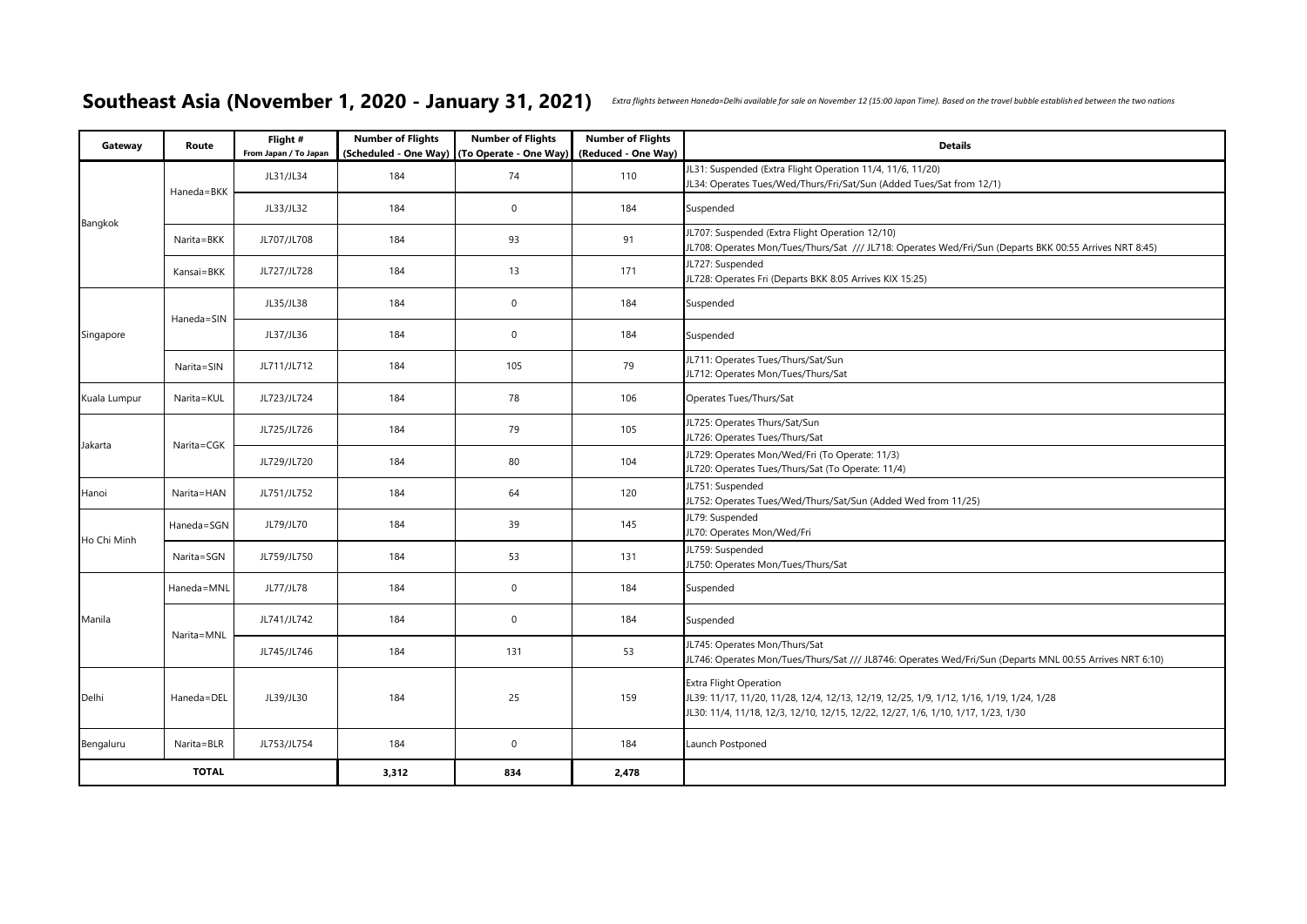East Asia (November 1, 2020 - January 31, 2021) Note: Flights to Dalian, Guangzhou, Hong Kong may be subject to cancellation by the respective authorities. In addition, the govern ment of China has announced

| Gateway      | Route      | Flight #<br>From Japan / To Japan | <b>Number of Flights</b><br>(Scheduled - One Way) | <b>Number of Flights</b><br>(To Operate - One Way) | <b>Number of Flights</b><br>(Reduced - One Way) | <b>Details</b>                                                                                                                                      |
|--------------|------------|-----------------------------------|---------------------------------------------------|----------------------------------------------------|-------------------------------------------------|-----------------------------------------------------------------------------------------------------------------------------------------------------|
|              |            | JL21/JL22                         | 184                                               | $\mathsf{O}\xspace$                                | 184                                             | Suspended                                                                                                                                           |
| Beijing      | Haneda=PEK | JL25/JL20                         | 184                                               | $\pmb{0}$                                          | 184                                             | Suspended                                                                                                                                           |
|              | Narita=PEK | JL869/JL860                       | 184                                               | $\mathsf{O}\xspace$                                | 184                                             | Suspended                                                                                                                                           |
|              | Haneda=SHA | JL81/JL82                         | 184                                               | $\pmb{0}$                                          | 184                                             | Suspended                                                                                                                                           |
|              | Haneda=PVG | JL85/JL86                         | 184                                               | $\pmb{0}$                                          | 184                                             | Suspended                                                                                                                                           |
|              |            | JL89/JL80                         | 184                                               | $\mathsf{O}\xspace$                                | 184                                             | Launch Postponed                                                                                                                                    |
|              |            | JL873/JL876                       | 184                                               | $\pmb{0}$                                          | 184                                             | Suspended                                                                                                                                           |
| Shanghai     | Narita=PVG | JL877/JL874                       | 184                                               | $\mathsf{O}\xspace$                                | 184                                             | Suspended                                                                                                                                           |
|              |            | JL879/JL872                       | 184                                               | $\mathsf{O}\xspace$                                | 184                                             | Suspended                                                                                                                                           |
|              | Kansai=PVG | JL891/JL894                       | 184                                               | $\mathsf{O}\xspace$                                | 184                                             | Suspended                                                                                                                                           |
|              |            | JL897/JL898                       | 184                                               | $\pmb{0}$                                          | 184                                             | Suspended                                                                                                                                           |
|              | Nagoya=PVG | JL883/JL884                       | 184                                               | $\mathsf{O}\xspace$                                | 184                                             | Suspended                                                                                                                                           |
| Guangzhou    | Haneda=CAN | JL87/JL88                         | 184                                               | 26                                                 | 158                                             | Operates Fri as NRT=CAN route<br>L87 Departs NRT 8:40 Arrives CAN 13:05 /// JL88 Departs CAN 14:35 Arrives NRT 19:30                                |
|              | Haneda=DLC | JL23/JL24                         | 184                                               | $\pmb{0}$                                          | 184                                             | Launch Postponed                                                                                                                                    |
| Dalian       | Narita=DLC | JL829/JL820                       | 184                                               | 78                                                 | 106                                             | Operates Tues/Thurs/Fri (operating schedule shown below)<br>IL829 Departs NRT 09:25 Arrives DLC 11:45 /// JL820 Departs DLC 13:00 Arrives NRT 16:50 |
| Tianjin      | Nagoya=TSN | JL841/JL840                       | 184                                               | $\pmb{0}$                                          | 184                                             | Suspended                                                                                                                                           |
| Hong Kong    | Haneda=HKG | JL29/JL26                         | 184                                               | 54                                                 | 130                                             | Operates Wed/Sun as NRT=HKG route<br>IL29 Departs NRT 09:35 Arrives HKG 13:55 /// JL26 Departs HKG 15:35 Arrives NRT 20:40                          |
|              | Narita=HKG | JL735/JL736                       | 184                                               | $\mathsf 0$                                        | 184                                             | Suspended                                                                                                                                           |
|              |            | JL97/JL98                         | 184                                               | 114                                                | 70                                              | Operates Mon/Wed/Fri/Sat/Sun (Added Fri/Sun from 12/1)                                                                                              |
|              | Haneda=TSA | JL99/JL96                         | 184                                               | $\mathsf{O}\xspace$                                | 184                                             | Suspended                                                                                                                                           |
|              |            | JL805/JL804                       | 184                                               | $\mathsf{O}\xspace$                                | 184                                             | Suspended                                                                                                                                           |
| Taipei       | Narita=TPE | JL809/JL802                       | 184                                               | 52                                                 | 132                                             | Operates Tues/Thurs (operating schedule shown below)<br>IL809 Departs NRT 11:25 Arrives TPE 14:40 /// JL802 Departs TPE 15:55 Arrives NRT 19:55     |
|              | Kansai=TPE | JL815/JL814                       | 184                                               | $\mathsf{O}\xspace$                                | 184                                             | Suspended                                                                                                                                           |
|              | Nagoya=TPE | JL821/JL822                       | 184                                               | $\mathsf 0$                                        | 184                                             | Suspended                                                                                                                                           |
| Kaohsiung    | Narita=KHH | JL811/JL812                       | 184                                               | 26                                                 | 158                                             | Operates Sat (operating schedule shown below)<br>JL811 Departs NRT 11:15 Arrives KHH 14:55 /// JL812 Departs KHH 15:55 Arrives NRT 20:15            |
|              |            | JL91/JL92                         | 124                                               | $\mathsf 0$                                        | 124                                             | Suspended                                                                                                                                           |
| Seoul Gimpo  | Haneda=GMP | JL93/JL94                         | 124                                               | $\pmb{0}$                                          | 124                                             | Suspended                                                                                                                                           |
|              |            | JL95/JL90                         | 124                                               | $\mathsf{O}\xspace$                                | 124                                             | Suspended                                                                                                                                           |
| Busan        | Narita=PUS | JL957/JL958                       | 124                                               | $\mathsf 0$                                        | 124                                             | Suspended                                                                                                                                           |
|              |            | JL969/JL960                       | 124                                               | $\mathsf 0$                                        | 124                                             | Suspended                                                                                                                                           |
| <b>TOTAL</b> |            |                                   | 5,220                                             | 350                                                | 4,870                                           |                                                                                                                                                     |